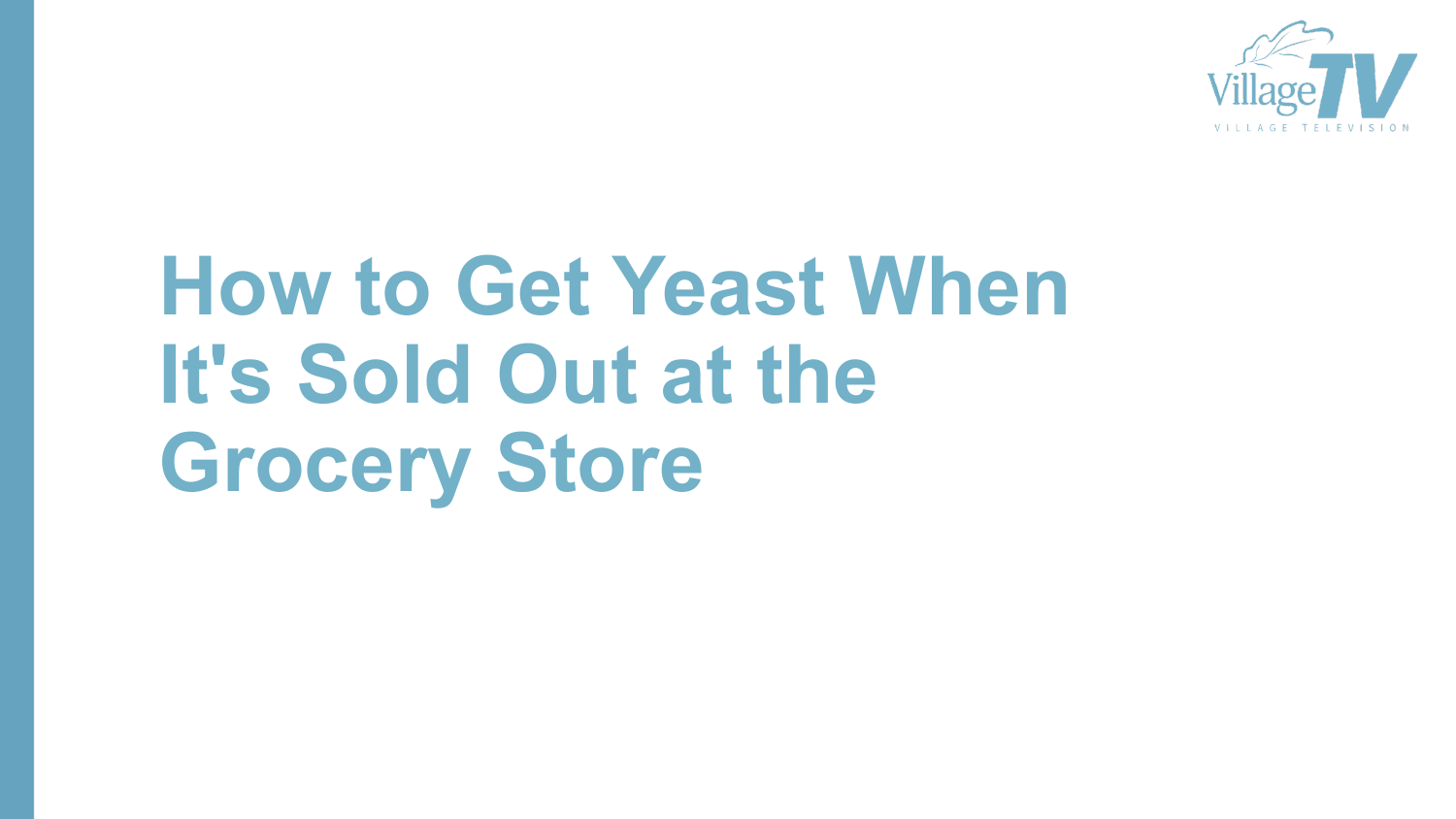

#### **1. Make a simple sourdough starter**

• If you've been trying your hand at making sourdough bread and starter from scratch, you're wise. Not only is sourdough bread delicious, but that sourdough starter is also a perfect homemade substitute for yeast.

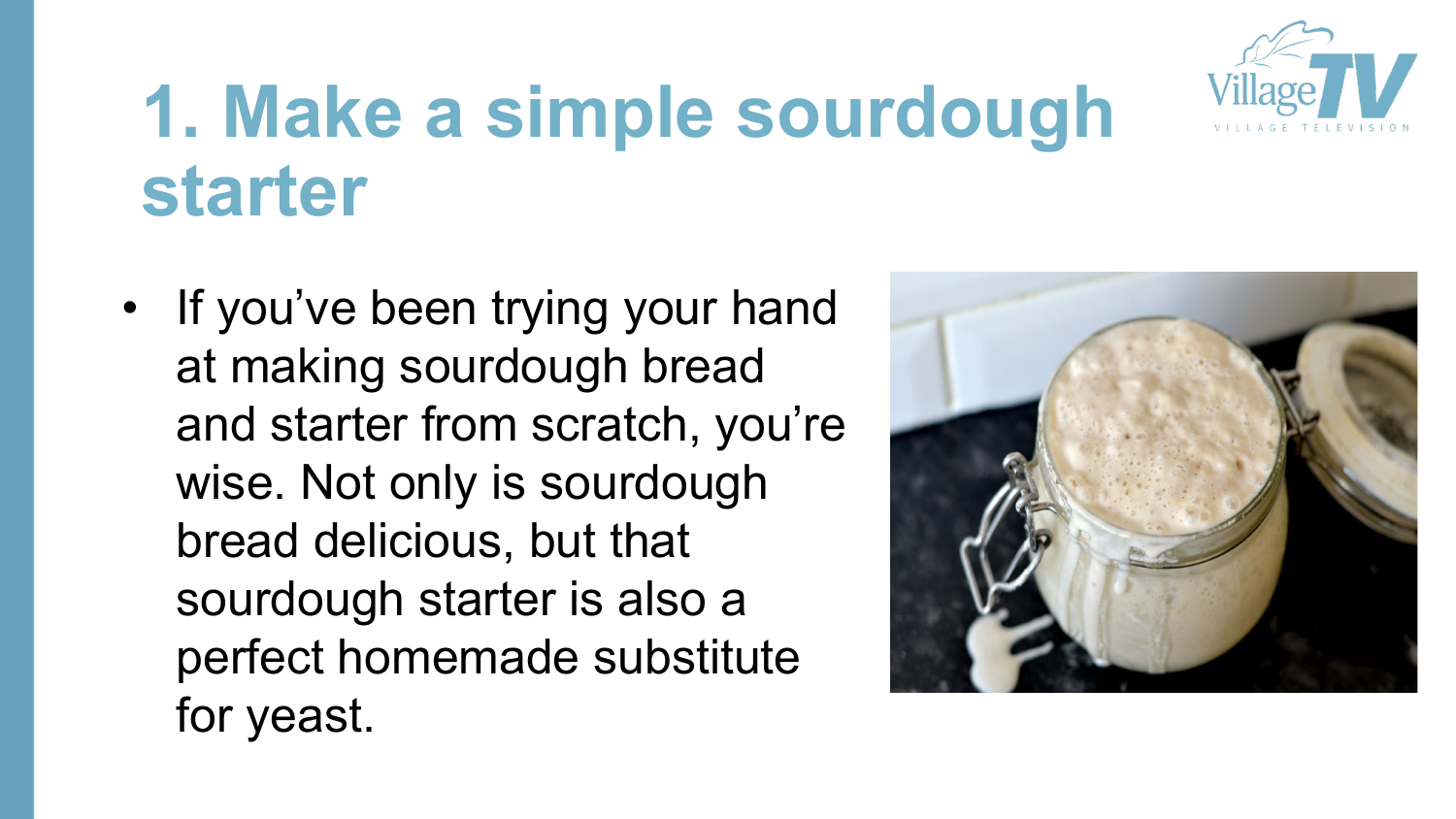

#### **2. Combine baking soda and an acid**

• Baking soda is activated by acid, so when these two ingredients are put together, it rises. Examples of an acid include buttermilk, lemon juice, vinegar, etc.

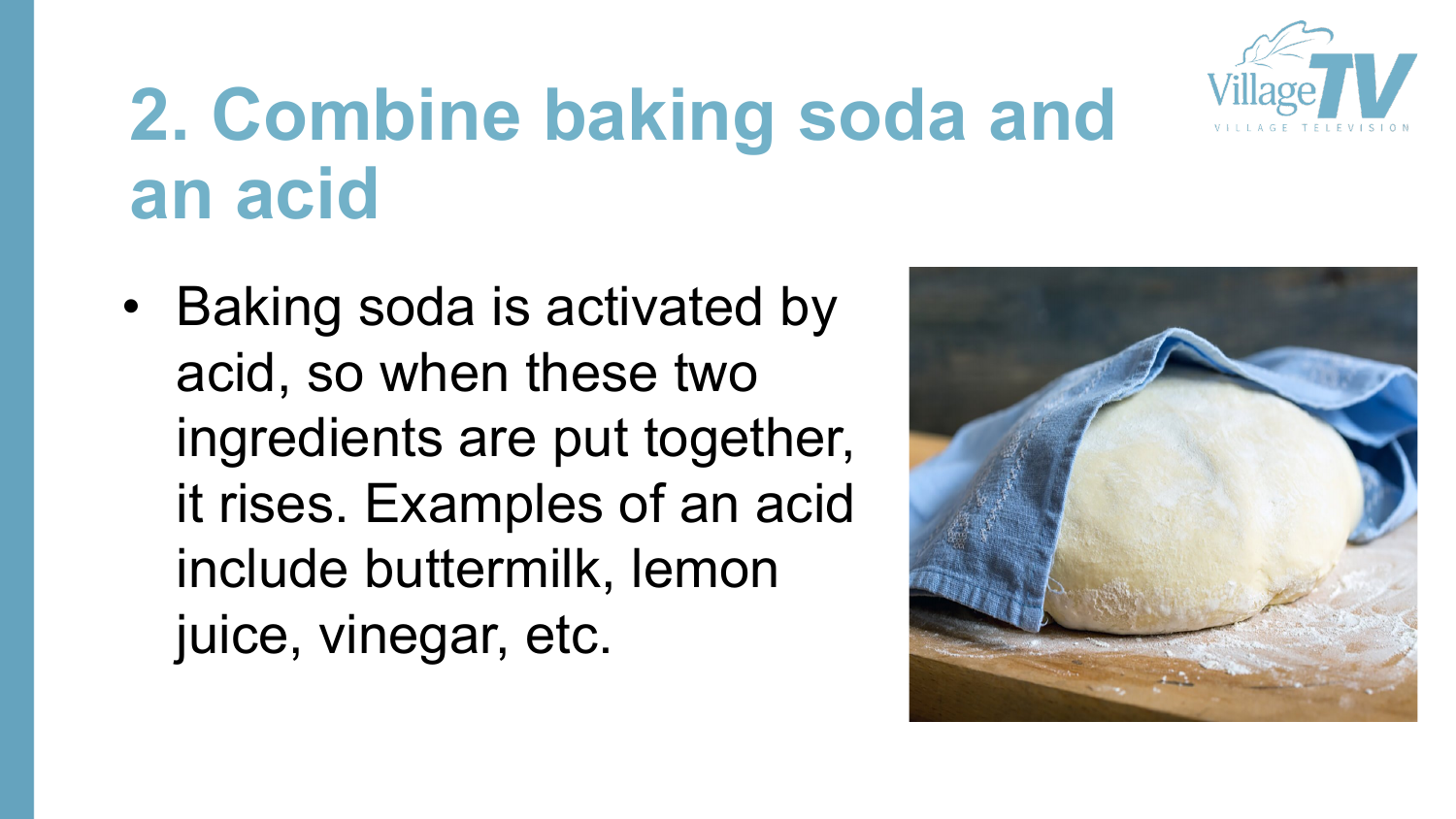

## **3. Keep it basic with baking powder or baking soda**

• Stick with the types of baked goods that typically don't require yeast to begin with. Examples would be biscuits, coffee cakes, muffins and scones.

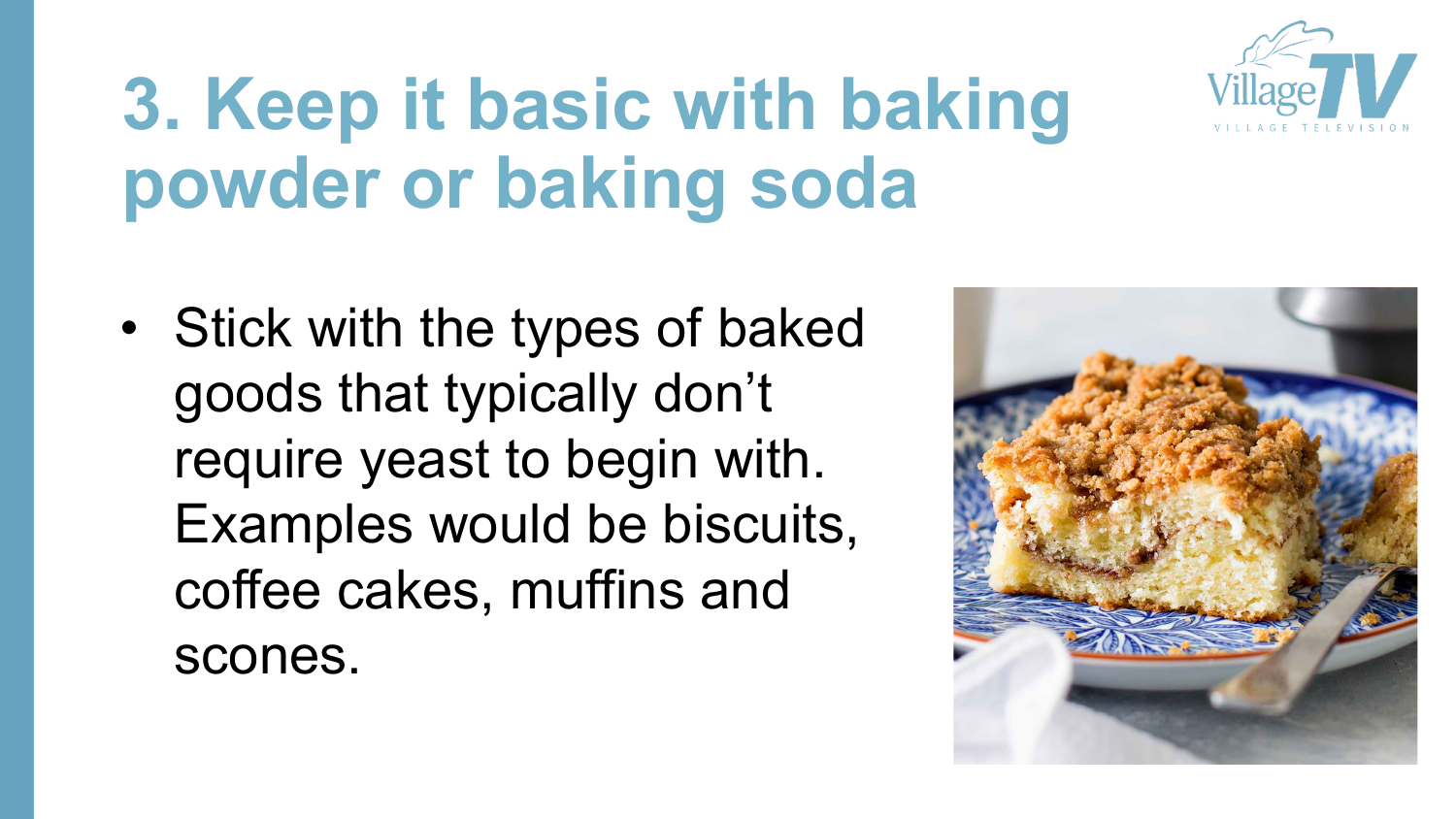

## **4. Cheat**

• If you can't find yeast packets online or on store shelves, you may be able to find them in some unexpected places. For instance, Bob's Red Mill Gluten-Free Pizza Crust Mix comes with a packet of yeast. Another option is looking for a baking mix that contains leavening, like a pancake mix.

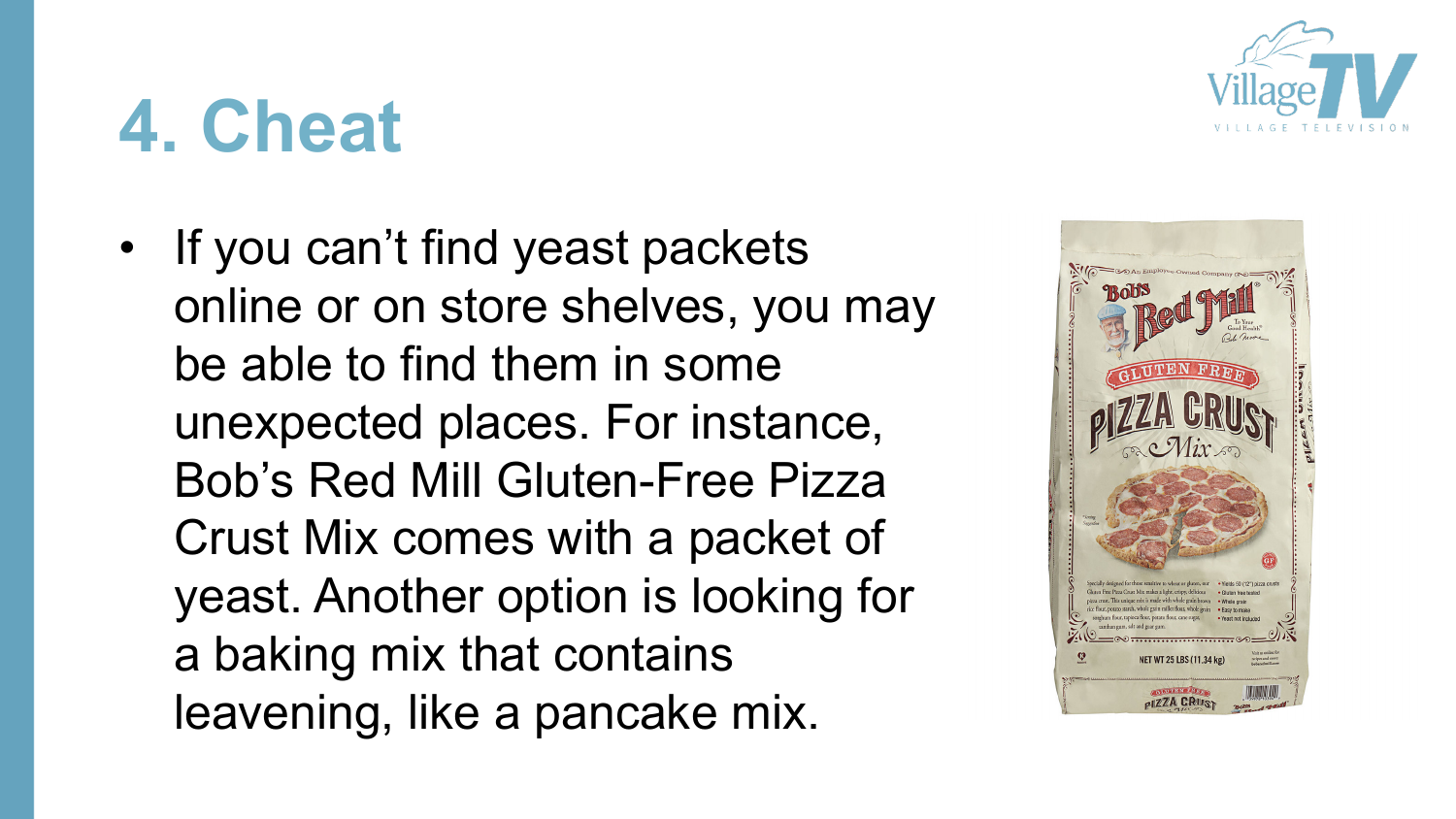

# **5. Be prepared to adapt**

• Baking without yeast is possible, and even fun, but it's also important to know that substitutions are unlikely to yield the same texture as the real thing. Be prepared to experiment and adjust, which is half the fun of baking anyway.